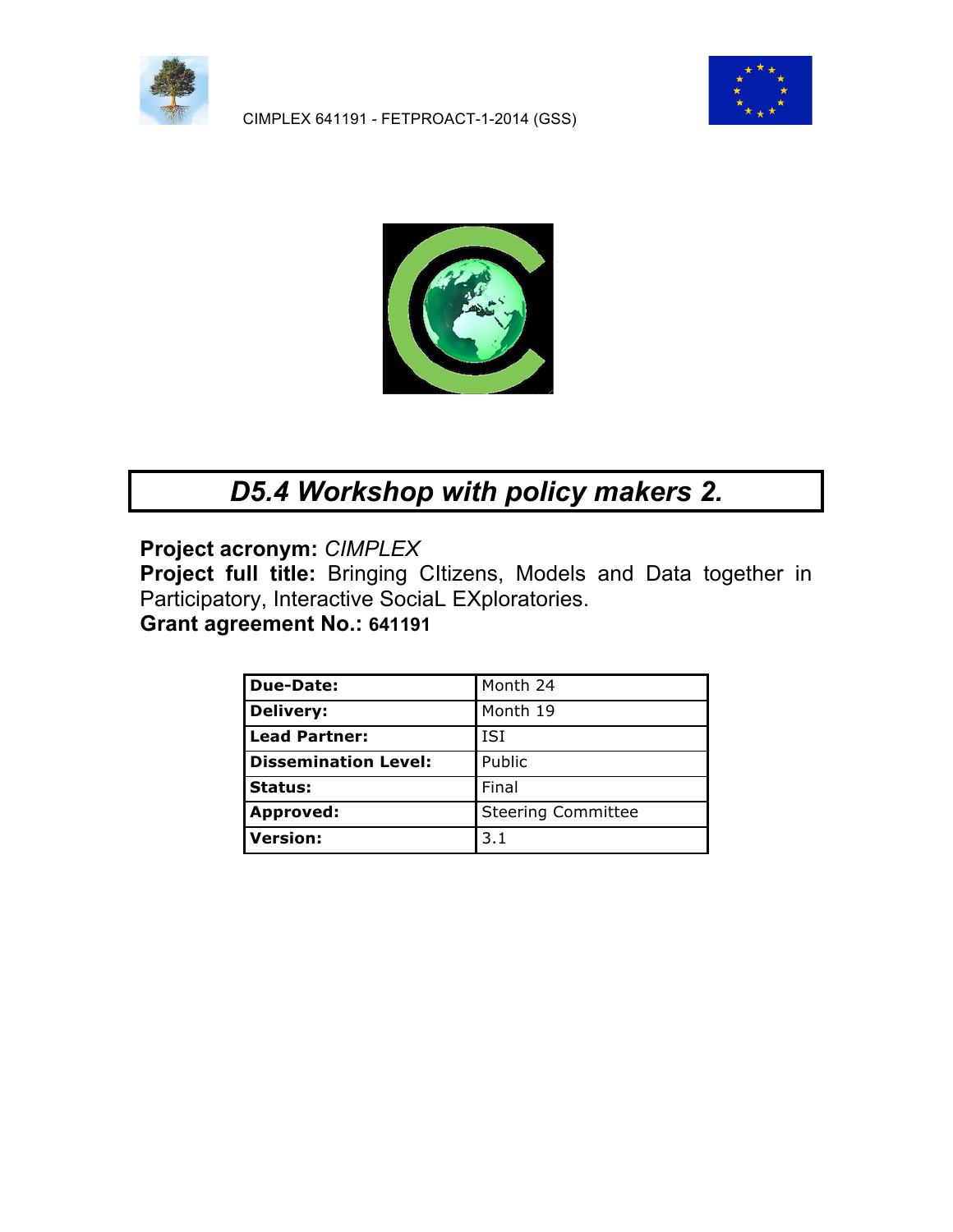#### **DISCLAIMER**

This document contains material, which is the copyright of *CIMPLEX* Consortium parties, and no copying or distributing, in any form or by any means, is allowed without the prior written agreement of the owner of the property rights. The commercial use of any information contained in this document may require a license from the proprietor of that information.

Neither the *CIMPLEX* Consortium as a whole, nor a certain party of the *CIMPLEX* Consortium warrant that the information contained in this document is suitable for use, nor that the use of the information is free from risk, and accepts no liability for loss or damage suffered by any person using this information.

This document reflects only the authors' view. The European Community is not liable for any use that may be made of the information contained herein.

### **Document Info**

#### **Authors**

| <b>Authors</b>   | Institution | e-mail                  |
|------------------|-------------|-------------------------|
| Daniela Paolotti | ISI         | daniela.paolotti@isi.it |
| George Kampis    | <b>DFKI</b> | George.Kampis@dfki.de   |

#### **Document History**

| <b>Date</b> | Version | <b>Editor</b> | Change                 | <b>Status</b> |
|-------------|---------|---------------|------------------------|---------------|
| 20.10.2016  | 1.0     | <b>DP</b>     | initial form           | <b>Draft</b>  |
| 10.01.2017  | 2.0     | <b>DP</b>     | edited recommendations | <b>Draft</b>  |
| 13.01.2017  | 3.0     | GK            | edited formatting      | Draft final   |
| 16.01.2017  | 3.1     | GK            | formatting             | Final         |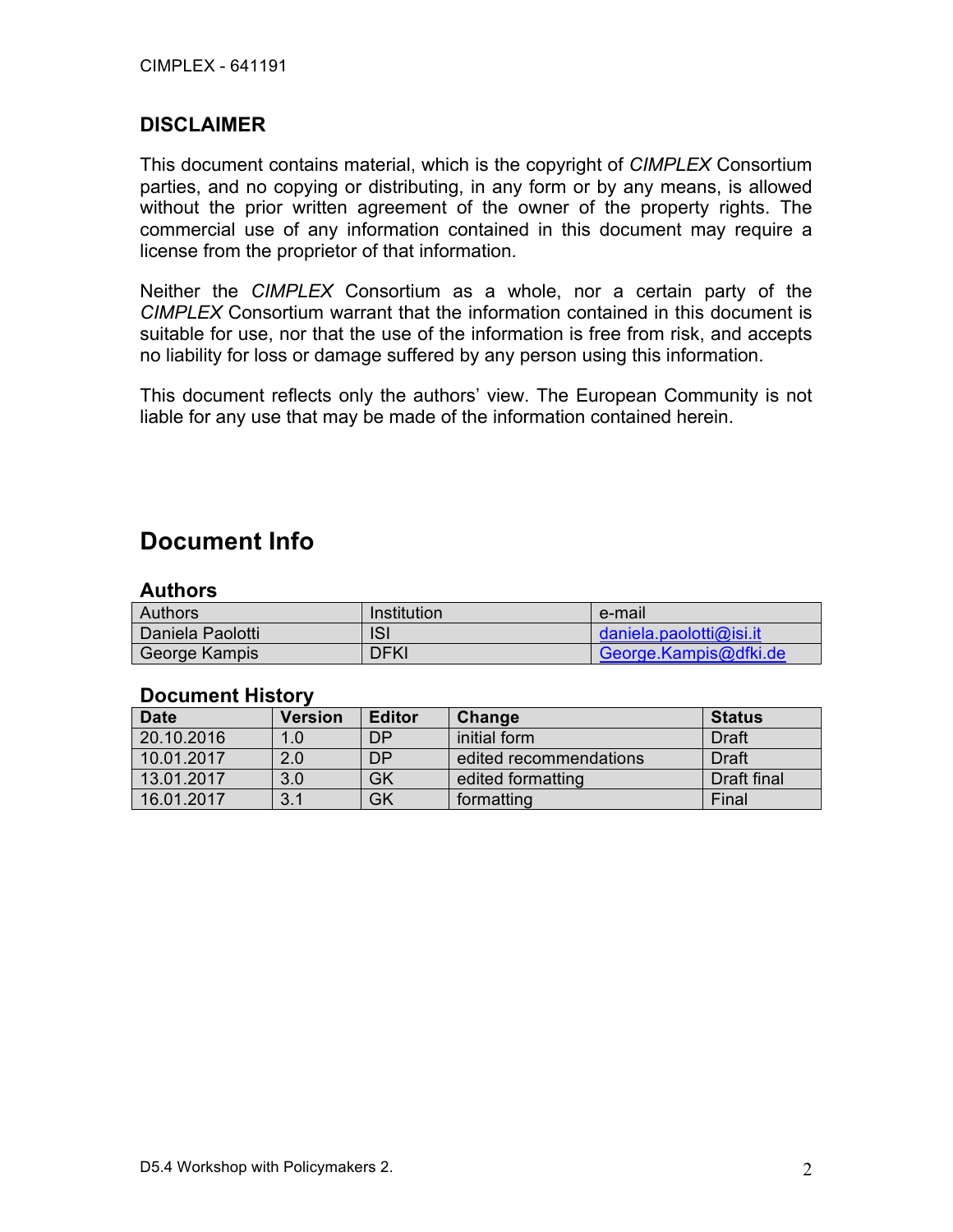CIMPLEX - 641191

# **Table of Contents**

| Besides the scientific discussions inspired by the Workshop speakers, the interaction of       |  |
|------------------------------------------------------------------------------------------------|--|
| our team from ISI with policy makers and public health officials present at the workshop       |  |
| has focused on two main objectives, as described also in T5.5 in Annex 1: (i) evaluating       |  |
| the adequacy of the Modeling Computational Platform architecture to meet the needs of          |  |
| public health officials in terms of timing, data accessibility and intelligibility, to support |  |
| the decision-making processes during a possible public health emergency; (ii) assessing        |  |
| the quality of the Modeling Computational Platform predictions over a range of real            |  |
| world case studies based on historical epidemiological data. This interaction has taken        |  |
| place during dedicated slots of time during the duration of the workshop not open to the       |  |
|                                                                                                |  |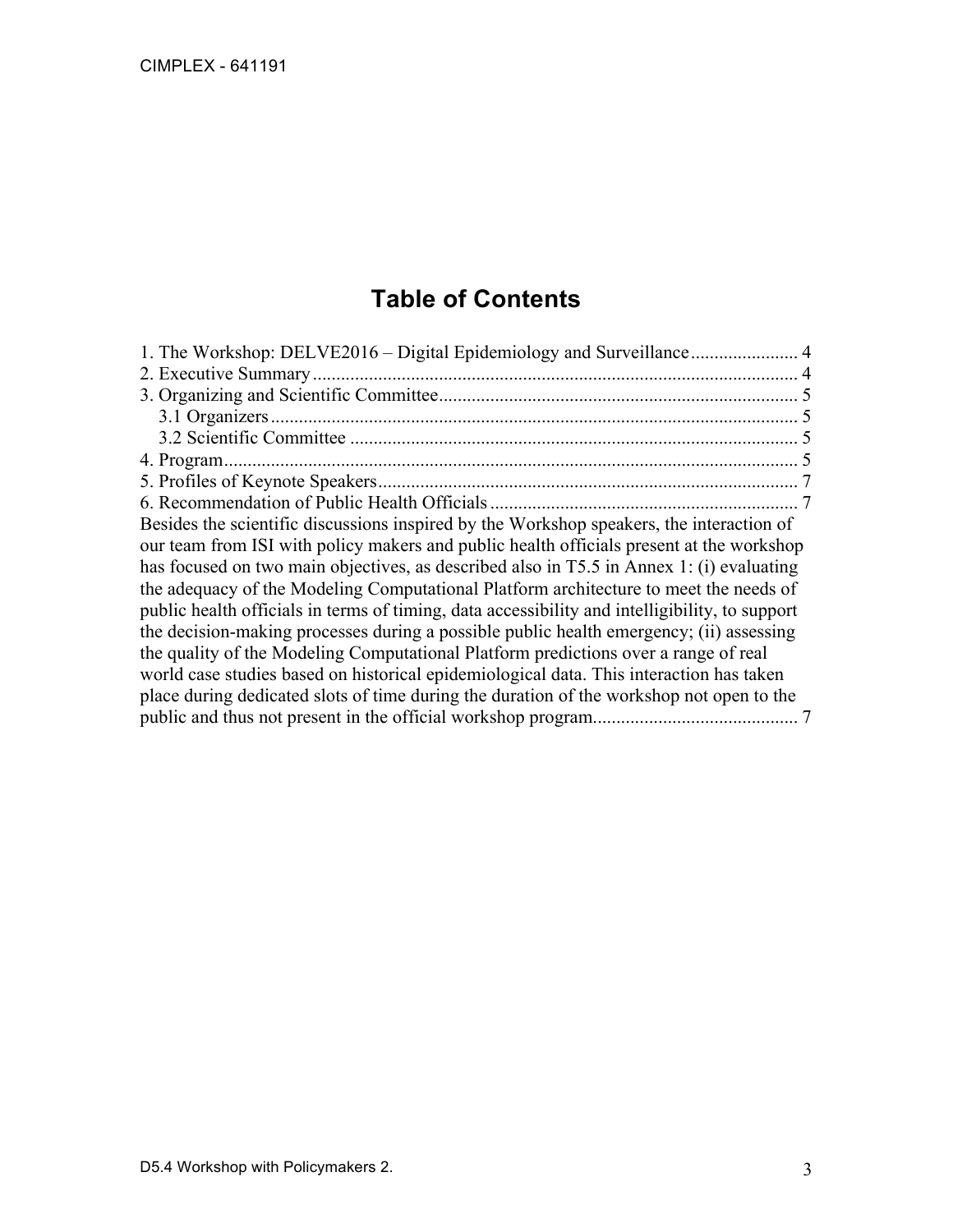## **1. The Workshop: DELVE2016 – Digital Epidemiology and Surveillance**

CCS2016 Satellite Workshop - http://delve2016.weebly.com/

## **2. Executive Summary**

This workshop has been organized in the scope of WP5, which is dedicated to "Real World Contagious Processes and Epidemics". The goal of this workshop was to have stakeholders feedback for work done in the epidemics use case and on the availability, accessibility and intelligibility of the information provided to end users.

The event gathered experts from many diverse fields such as physics, computer science, biology, epidemiology, information technologies, social science together in a dialogue with public health officials and policy makers. Besides exploring the opportunities given by the exploitation of novel data streams and new technologies for global health threats and issues, the main activities and discussions of the workshop have revolved around the following goals:

- To identify and discuss strengths and weaknesses in novel surveillance methods
- To promote critique and development of already existing digital surveillance tools
- To characterise the future of Digital Epidemiology as an established branch of Public Health

In the audience several public health officials were present to facilitate the discussions following the presentations of the keynote speakers. In particular, we had Vittoria Colizza, from INSERM, Paris, Babak Pourbohloul from the School of Population and Public Health, University of British Columbia, Canada, Yamir Moreno from the World Health Organization Collaborating Center for Complexity Science for Health Systems (of which Dr. Babak Pourbohloul is also the director), Pierre-Yves Boelle, from the Pierre Louis Institute of Epidemiology and Public Health at INSERM, Olga Barabov from the Robert Koch Institute in Berlin.

All the presentations of the invited speakers are available at: http://delve2016.weebly.com/program.html

One of the main focuses has been on participatory surveillance methods and Twitter-like digital surveillance methods. Both of these are exploited in the activities of WP5.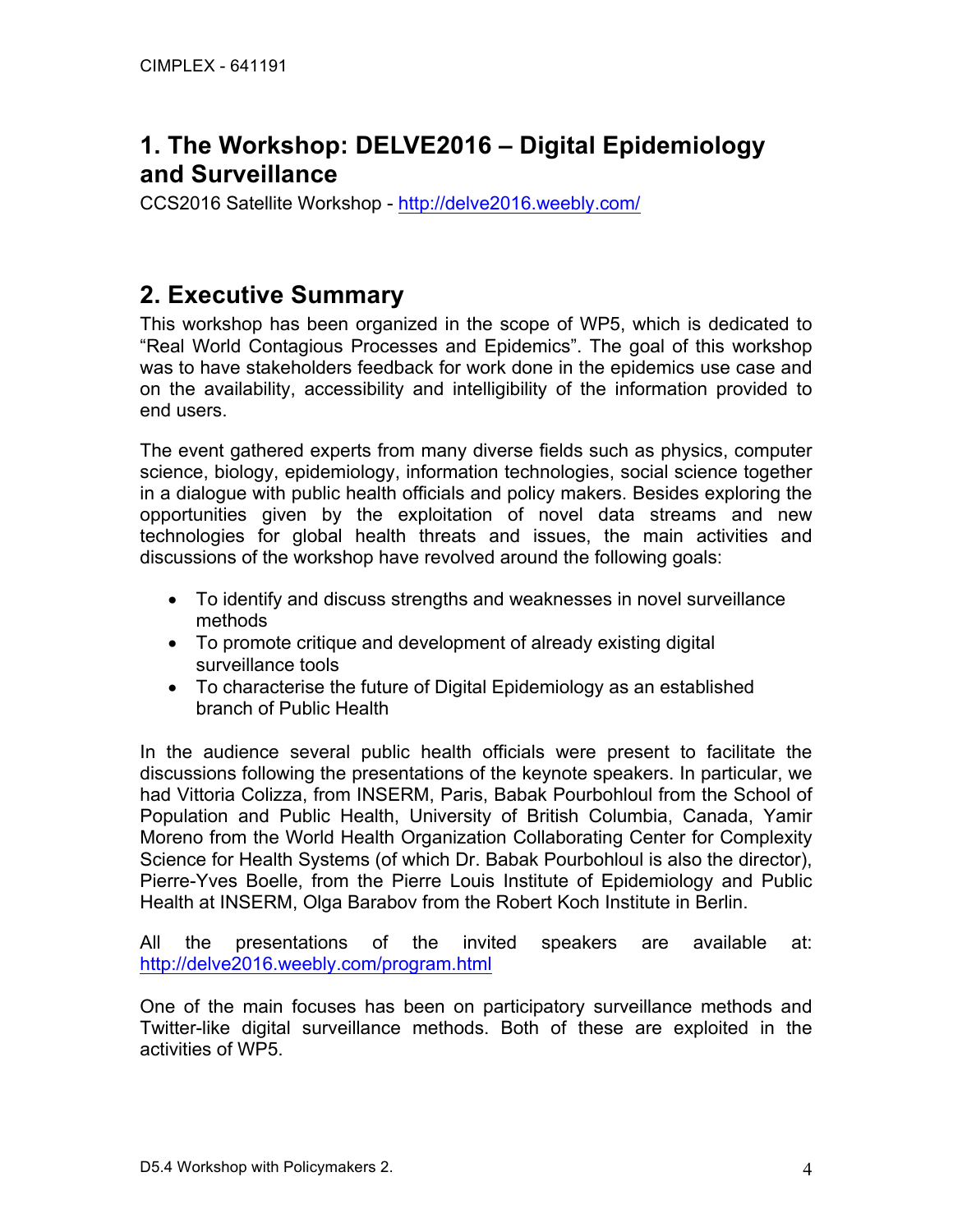## **3. Organizing and Scientific Committee**

#### *3.1 Organizers*

- Daniela Paolotti, ISI Foundation, Turin, Italy
- Michele Tizzoni, ISI Foundation, Turin, Italy
- Alessandro Vespignani, Northeastern University, Boston, USA

### *3.2 Scientific Committee*

Ciro Cattuto (ISI Foundation, Italy) Alain Barrat (University of Marseille, France) André Panisson (ISI Foundation, Italy) Chiara Poletto (INSERM, France)\* Timo Smieszek (Public Health England, UK)\* Nicola Perra (Greenwich University, UK) Bruno Goncalves (New York University, USA) Ricardo Mexia (Instituto Nacional de Saúde Dr. Ricardo Jorge, Portugal)\* Philip Abdelmalik (Public Health Canada, Canada)\* Laetitia Gauvin (ISI Foundation, Italy)

\* Public Health Official

# **4. Program**

| $10:15 -$<br>11:00 | Keynote | Marcel Salathé, Associate Professor EPFL, Life Sciences<br>& Computer and Communication Sciences, Lausanne,<br>Switzerland – "Bringing digital epidemiology to the next<br>level" |
|--------------------|---------|-----------------------------------------------------------------------------------------------------------------------------------------------------------------------------------|
|                    |         |                                                                                                                                                                                   |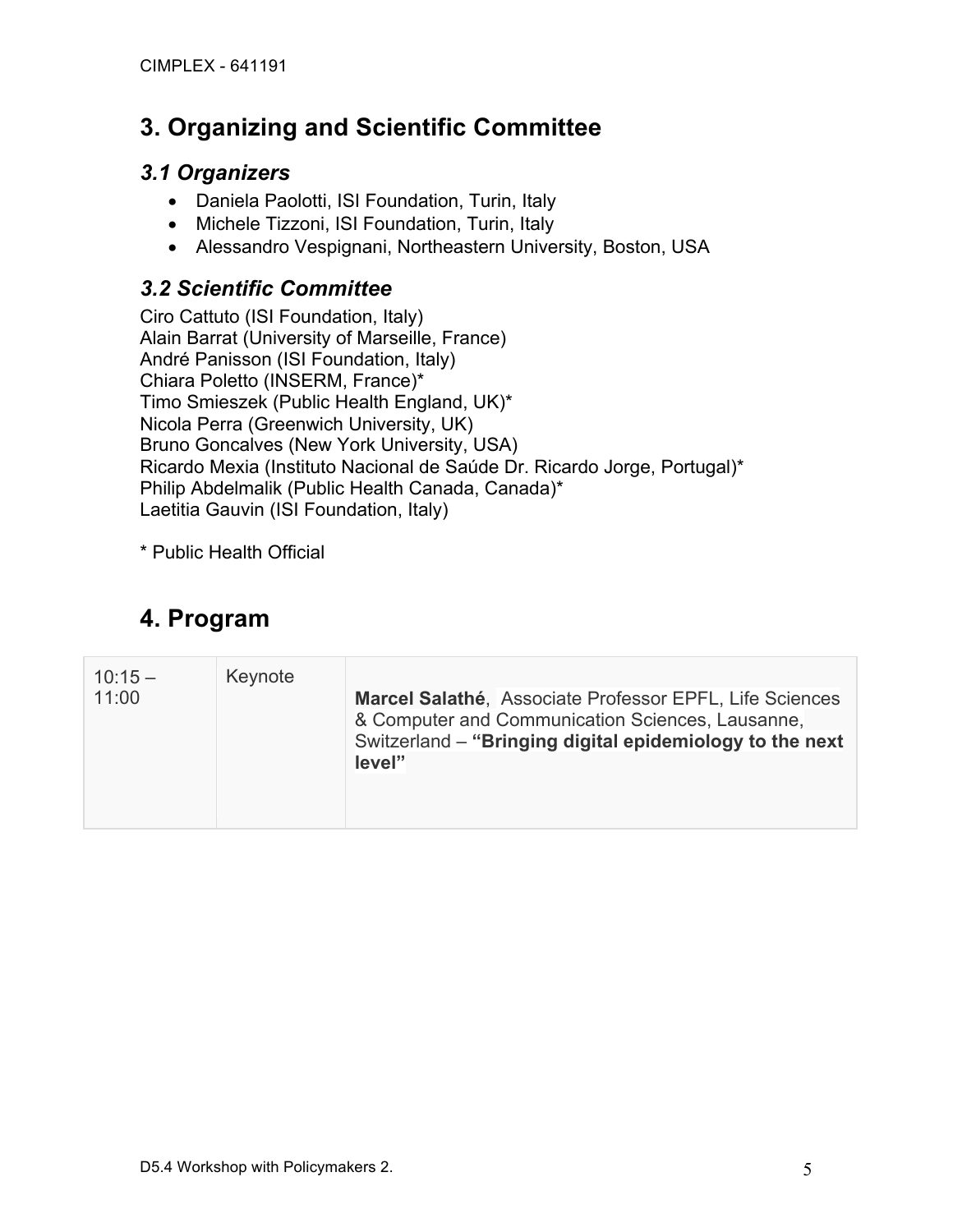| $11:00 -$<br>12:30 | Oral<br>Contributions | Chiara Poletto - "Emerging pathogen threats: risk<br>assessment in the era of global awareness and<br>response information on submission"<br>David Martín-Corral, Esteban Moro, Manuel Garcia-<br>Herranz and Manuel Cebrian - "Study of the effects of air<br>quality and climate upon human health using social<br>digital traces"<br>Elizabeth Buckingham-Jeffery - "Syndromic surveillance<br>of gastroenteritis" |
|--------------------|-----------------------|-----------------------------------------------------------------------------------------------------------------------------------------------------------------------------------------------------------------------------------------------------------------------------------------------------------------------------------------------------------------------------------------------------------------------|
| 12:30-14:15        |                       | Lunch and Keynote lecture at the main conference                                                                                                                                                                                                                                                                                                                                                                      |
| $14:30 -$<br>15:15 | Keynote               | Marco Cristoforetti, FBK<br>"Monitoring vaccine confidence (with deep learning):<br>the VCMP platform"                                                                                                                                                                                                                                                                                                                |
| $15:15 -$<br>16:00 | Oral<br>Contributions | Ioanna Miliou, Salvatore Rinzivillo, Giulio Rossetti, Dino<br>Pedreschi and Fosca Giannotti - "Flu-Now: Nowcasting<br><b>Flu based on Product Sales Time Series"</b><br>Philipp Schwarz and Erik Pruyt - "Towards a bright future<br>of data-driven simulation for policy decision support:<br>modeling an simulation of the Zika outbreak"                                                                           |
| $16:00 -$<br>16:30 | <b>Coffee Break</b>   |                                                                                                                                                                                                                                                                                                                                                                                                                       |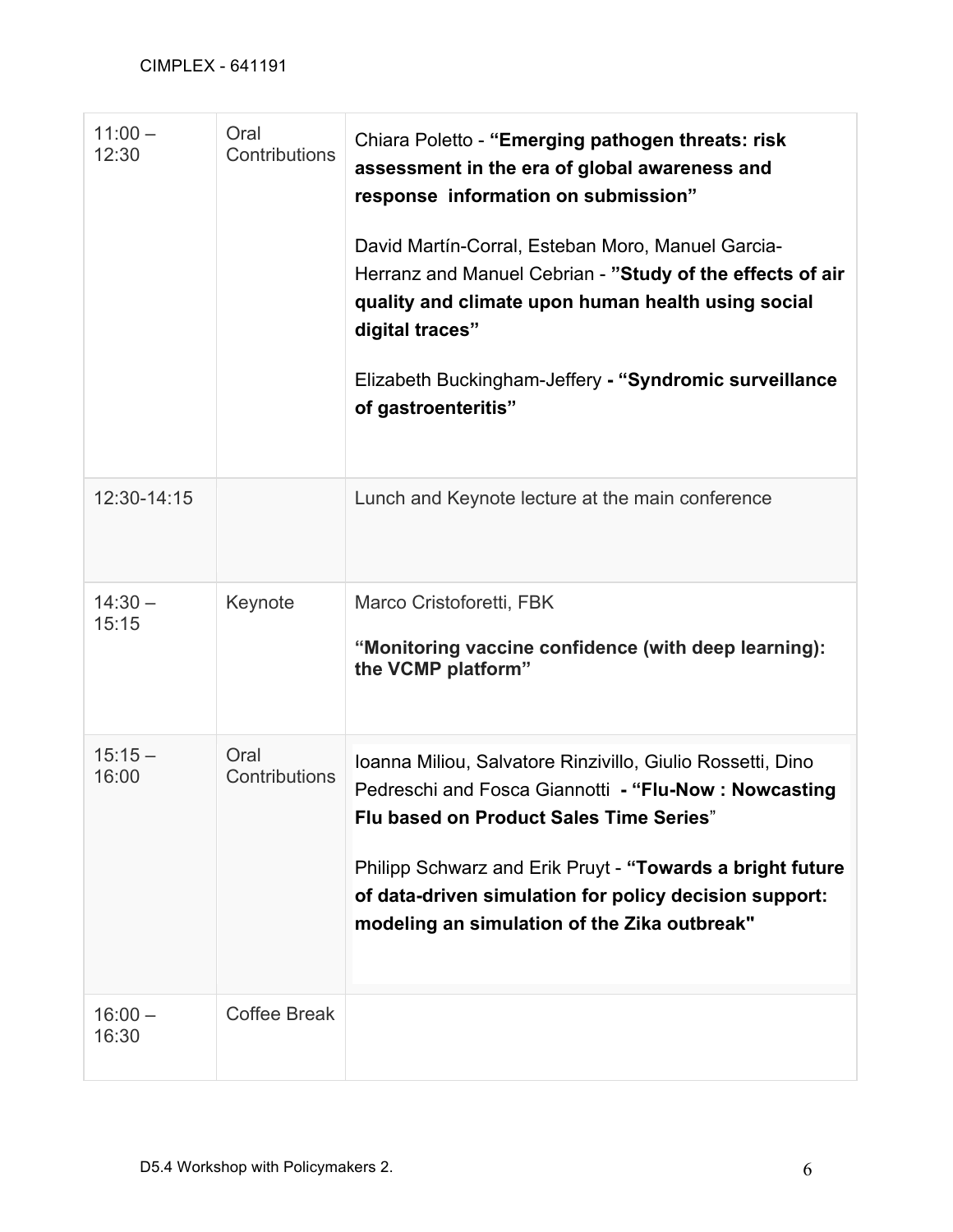| $16:30 -$<br>17:15 | Keynote | Rumy Chunara, Global Institute of Public Health, New York<br>University, NY, USA - "Digital Epidemiology through the<br>Ages" |
|--------------------|---------|-------------------------------------------------------------------------------------------------------------------------------|
|--------------------|---------|-------------------------------------------------------------------------------------------------------------------------------|

## **5. Profiles of Keynote Speakers**

Marcel Salathé, Associate Professor EPFL, Life Sciences & Computer and Communication Sciences. Academic Director EPFL Extension School http://salathelab.epfl.ch/

Rumy Chunara, Global Institute of Public Health, New York University, NY, USA http://engineering.nyu.edu/people/rumi-chunara

Marco Cristoforetti, Fondazione Bruno Kessler, https://webvalley.fbk.eu/%23/team/

## **6. Recommendation of Public Health Officials**

Besides the scientific discussions inspired by the Workshop speakers, the interaction of our team from ISI with policy makers and public health officials present at the workshop has focused on two main objectives, as described also in T5.5 in Annex 1: (i) evaluating the adequacy of the Modelling Computational Platform architecture to meet the needs of public health officials in terms of timing, data accessibility and intelligibility, to support the decision-making processes during a possible public health emergency; (ii) assessing the quality of the Modelling Computational Platform predictions over a range of real world case studies based on historical epidemiological data. This interaction has taken place during dedicated slots of time during the duration of the workshop not open to the public and thus not present in the official workshop program.

Methods and Results presented to public health officials participating to the Workshop have been described in detail in D5.1 – Methods and Results.

In particular, we have presented how the Modelling Computational Platform has provided realistic scenarios of epidemic spreading during the Zika emergency. As of mid-2016, a widespread epidemic of Zika fever, caused by the Zika virus (ZIKV), was on-going in the Americas, the Pacific and Southeast Asia. The outbreak began in early 2015 in Brazil, and then spread to other parts of South and North America also affecting several islands in the Pacific, and Southeast Asia. In January 2016, the World Health Organization (WHO) said the virus was likely to spread throughout most of the Americas by the end of the